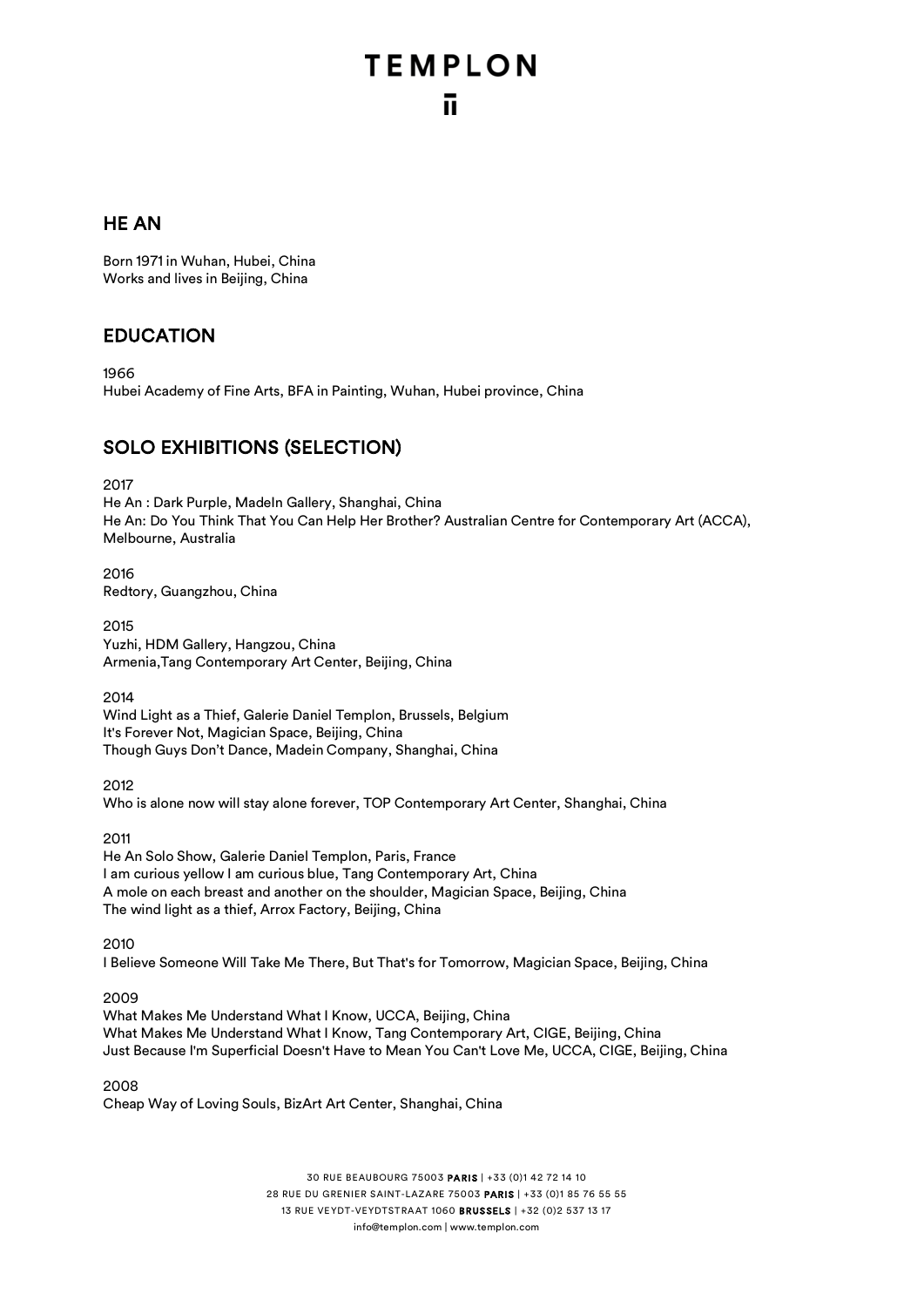2003 HE AN, Chinese Arts Center, Manchester, UK

2000

He An Photography Exhibition, Loft Gallery, Paris, France

### GROUP EXHIBITIONS (SELECTION)

2020

Being of Evils, Hive Center for Contemporary Art, Beijing, China

2019 A Stitch in Time, Today Art Museum, Beijing, China Entropy in Venice, Faurschou Foundation, Venice, Italy

2018

Voguez, Volez, Voyagez –Louis Vuitton, Centre d'exposition de Shanghai, curated by Olivier Saillard, Shanghai, China

2017

Asia TOPA +Program, Australian Centre for Contemporary Art, Melbourne, Australia Compounds of Aura, Tang Contemporary Art, Pékin, Chine Fantasy Creator, K11 Gallery, Shanghai, China

2016

China Overpop, Yuz Museum, Shanghai, China The suggestive Wheel : An Era of Metaphors, Boxes Art Space, Shenzhen, China Nan Kan- Inexplicit Ethics and De-ranking Perspective, Surplus Space, Wuhan, China Community of Celibates, Shangai Gallery of Art, Shanghai, China New Image-2016 New Media Exhibition & screening, Chengdu Hong Museum, Chengdu, China

Linguistic Pavillion, Shanghai Minsheng Art Museum, Shanghai, China

2015

La Chine ardente, Contemporary Monumental Sculptures, Les anciens abattoirs, Mons, Belgium Exposition annuelle d'art contemporain chinois, Minsheng Art Museum, Beijing, China A modern Adventure-The Renault Art collection, Today Art Museum, Beijing, Wuhan, China Art 021, Public Program, Centre d'exposition de Shanghai, China Land, Devil and Night, Ullens Centre for contemporaray Art XJNBY, Beijing, China Inventing Ritual-A contemporary Art Pattern, Moscow Biennale, Biennale de l'Oural, Graz Museum, Pimao, China Rims and Reasons, Blackbridge OFFspace, Beijing, China Stereognosis zone, Redtory Museum of contemporary art (RMCA), Guangzhou, China Concert of form : Art without Text, Today Art Museum, Beijing, China Expo Chicago 2015, Expo Chicago, Chicago, USA

2014

CAFAM Biennale - The Invisible Hand: Curating as gesture, CAFA Art Museum, Beijing, China Post Pop East Meets West, Saatchi Gallery, London, UK

2013 Carnegie International, Carnegie Museum of Art, Pittsburgh, USA

> 30 RUE BEAUBOURG 75003 PARIS | +33 (0)1 42 72 14 10 28 RUE DU GRENIER SAINT-LAZARE 75003 PARIS | +33 (0)1 85 76 55 55 13 RUE VEYDT-VEYDTSTRAAT 1060 BRUSSELS | +32 (0)2 537 13 17 info@templon.com | www.templon.com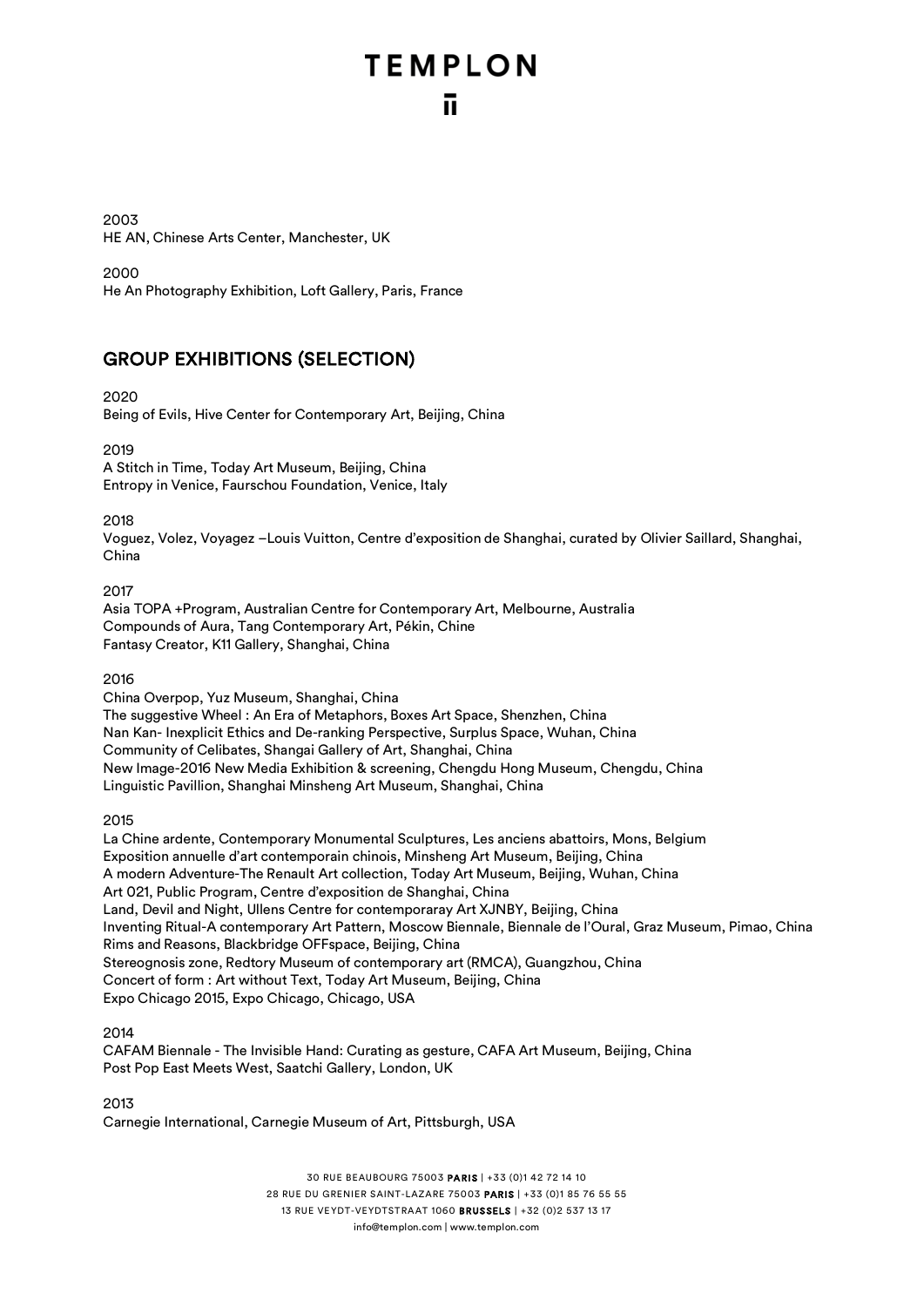Once, Tang Contemporary Art, Beijing, China Archipelago, V-Art Centre 1 Space, Shanghai, China The Garden of Diversion, Sifang Art Museum, Nanjing, China

#### 2012

Neon. Who's afraid of red, yellow and blue ?, Maison Rouge, Antoine de Galbert Foundation, Paris, France Pulse Reaction-An Exchange Project on Art Practice, Guangdong Times Museum, Guangzhou, China Frieze Art Fair, New York, USA EDIT: Image Fetish and Phobia, ShanghART H-Space, Shanghai, China

The Theme Exhibition of the Fourth Guangzhou Triennial-The Unseen, Guangdong Museum of Art, Guangzhou, China

#### 2011

ART HK, Tang Contemporary Art Booth, Hong Kong Convention and Exhibition Center, Hong Kong, China The Armory Show 2011, Stand Galerie Daniel Templon, New-York, USA Gallery Hotel Art Project, Gallery Hotel, Beijing, China Sweet Dreams (Are Made of This), Leo Xu Projects, Shanghai, China SH Contemporary 2011, Shanghai Exhibition Center, Shanghai, China Top Events 3rd Session - Poster Exhibition, TOP Contemporary Art Center, Shanghai, China Remote Ten Years of White Rabbit—Contemporary Chinese Art Collection, White Rabbit Museum, Sydney, Australia

#### 2010

Great Performance, Pace Beijing, Beijing, China Erotic, Hadrien de Montferrand Gallery, Beijing, China A Close-up Focus on Chinese Contemporary Art Trends, Platform China, Beijing, China

2009

Bourgeoisified Proletariat (Contemporary Art in Songjiang), Songjiang Creative Studio, Shanghai, China

#### 2008

Homesickness - Memory and Virtual Reality, T-Space, Beijing, China Off-site project, Ikon Gallery, Birmingham, UK Rendez-Vous, Mac-Lyon, Lyon, France

#### 2007

Art in Motion, Long March Project, Beijing, China Individual Artists, Long March Project, Beijing, China The real thing, Tate Liverpool, Liverpool, UK Nono, Long March Project, Beijing, China

#### 2006

It's All Right, Hangzhou, China City in Progress/Live form Zhangjiang, Shanghai, China Solo Exhibition, 2577 Creative Garden, Shanghai, China Art Game, Hexiangning Art Museum, Shenzhen, China Paining for Joy, Beijing Tokyo Art Projects, Beijing, China

#### 2005

Something is happening, Hangzhou, Zhejiang, China The Nirvana of Temporality (The Other Shore of This Shore),the 5th Pingyao International Photography Festival, Pingyao, China

> 30 RUE BEAUBOURG 75003 PARIS | +33 (0)1 42 72 14 10 28 RUE DU GRENIER SAINT-LAZARE 75003 PARIS | +33 (0)1 85 76 55 55 13 RUE VEYDT-VEYDTSTRAAT 1060 BRUSSELS | +32 (0)2 537 13 17 info@templon.com | www.templon.com